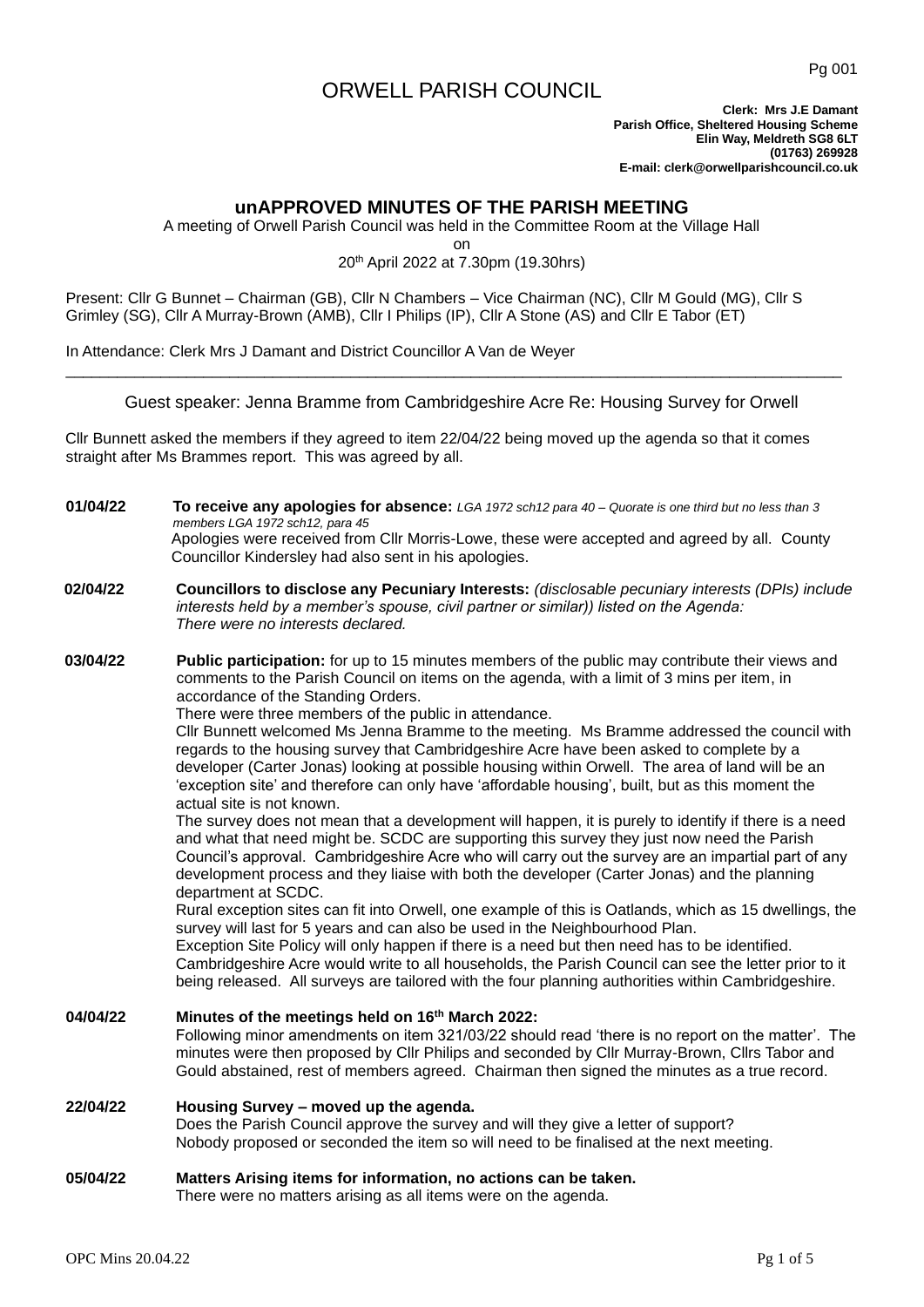## **06/04/22 CCC Report: Circulated prior to the meeting**

County Councillor Kindersley had circulated his report prior to the meeting. There were no questions raised by the council.

### **07/04/22 SCDC Report:**

Cllr van de Weyer reported that the District Council were now in purdue due to the elections. The 2018/19 audit has now been completed.

There will be a zero carbon grant available at the end of June.

SCDC are currently involved with the placement of Uranian refugees, the people to contact are the Communities Team at SCDC.

### **The meeting was closed at 19.58**

Mrs Kenyon approached the meeting with an update on item 08/04/22.

There is now a programme of events starting on the Thursday with the lighting of the beacon and refreshments, this will take place at the Clunch pit. On Friday there will be events happening in the Marquee such as Family Bingo. On Saturday there will be the Pannier Market an Art Exhibition, family sports on the recreation ground and Afternoon Teas. In the evening there will be 'A Right Royal Turn in the Tent' and will end at 11.45pm. On Sunday there will be a service in the Church and a Street Party which will run from outside the Chequers pub to the Methodist Chapel. For this there has to be a 'Road Closure', which is proving difficult to obtain, at the moment. The cost is in the region of £700.00. It was asked if the Parish Council would pay for the road closure?

#### **08/04/22 HRH Queen Elizabeth II Platinum Jubilee Celebrations**

Update on village response for the Jubilee celebrations

- Marquees It was proposed by Cllr Stone that an additional marquee be purchased, this will go with the one already agreed, the cost will be around £1500 which is the same amount already agreed, this was seconded by Cllr Gould and agreed by all. Both marquees will come with flooring, lighting and side panels. **Action: Clerk**
- Risk assessments will need to be completed by the individual users, it is for the Jubilee Committee to ensure that these are done and that they go to the Clerk..
- Request to increase amount underwritten for Saturday evening event. This event is no longer happening.
- Request for the Parish Council to hold any Jubilee donations within their accounts. The Clerk reported that this would be fine and that all monies received would be earmarked for Jubilee expenditure and that the Parish Council would use this for paying invoices when received and verification from the Jubilee committee. It was proposed by Cllr Gould that the Parish Council collect funding on behalf of the Jubilee Committee, this was seconded by Cllr Philips and agreed by all. The Clerk will forward the bank account details to Mrs Hammond. **Action: Clerk**

It was proposed by Cllr Stone that the Parish Council earmark up to £2000 to cover costs relating to the Jubilee, this will include the costs for closing the road and the refreshments for the Thursday event at the Beacon, this was seconded by Cllr Gould and agreed by all. Cllr Chambers will investigate the costs for wine and glasses which can be done on a Sale or Return basis. Refreshments will be available but there will be a charge payable to the Parish Council at the event on Thursday.

Beacon inside basket – it was proposed by Cllr Bunnett to allow up to £500 to purchase a fire basket and to hire a cherry picker for the day, this was seconded by Cllr Murray-Brown and agreed by all. Cllrs Stone and Chambers will look in to this. **Action: AS/NC** Clerk will look at the Community Chest Grant to see if this would be a viable solution. The Jubilee Committee would like it minuted that they will not take responsibility for the management of the marquees. In the past somebody always slept to make sure they were safe. It was suggested that the Clerk contact the insurance company to see if there was any cover for this ie short term cover. **Action: Clerk**

#### **9/04/22 East West Rail (EWR) – 2 nd Letter**

It was proposed by Cllr Bunnett that he as Chairman sign the second letter pertaining to the Cambridge Approaches letter to EastWest Rail Central Section (EWR CS) - Bedford to Cambridge Business Case on behalf of the Parish Council, this was seconded by Cllr Grimley, all in favour.

**Action: GB**

## **10/04/22 Neighbourhood Plan (NP):**

Cllr Gould reported that at the their last meeting in March 2022, Mr Mark Collins was nominated as Chairman. Alison Tolkinton will contact Cllr Gould with regards to the application being submitted to SCDC. Their next meeting is scheduled for the 26<sup>th</sup> April 2022.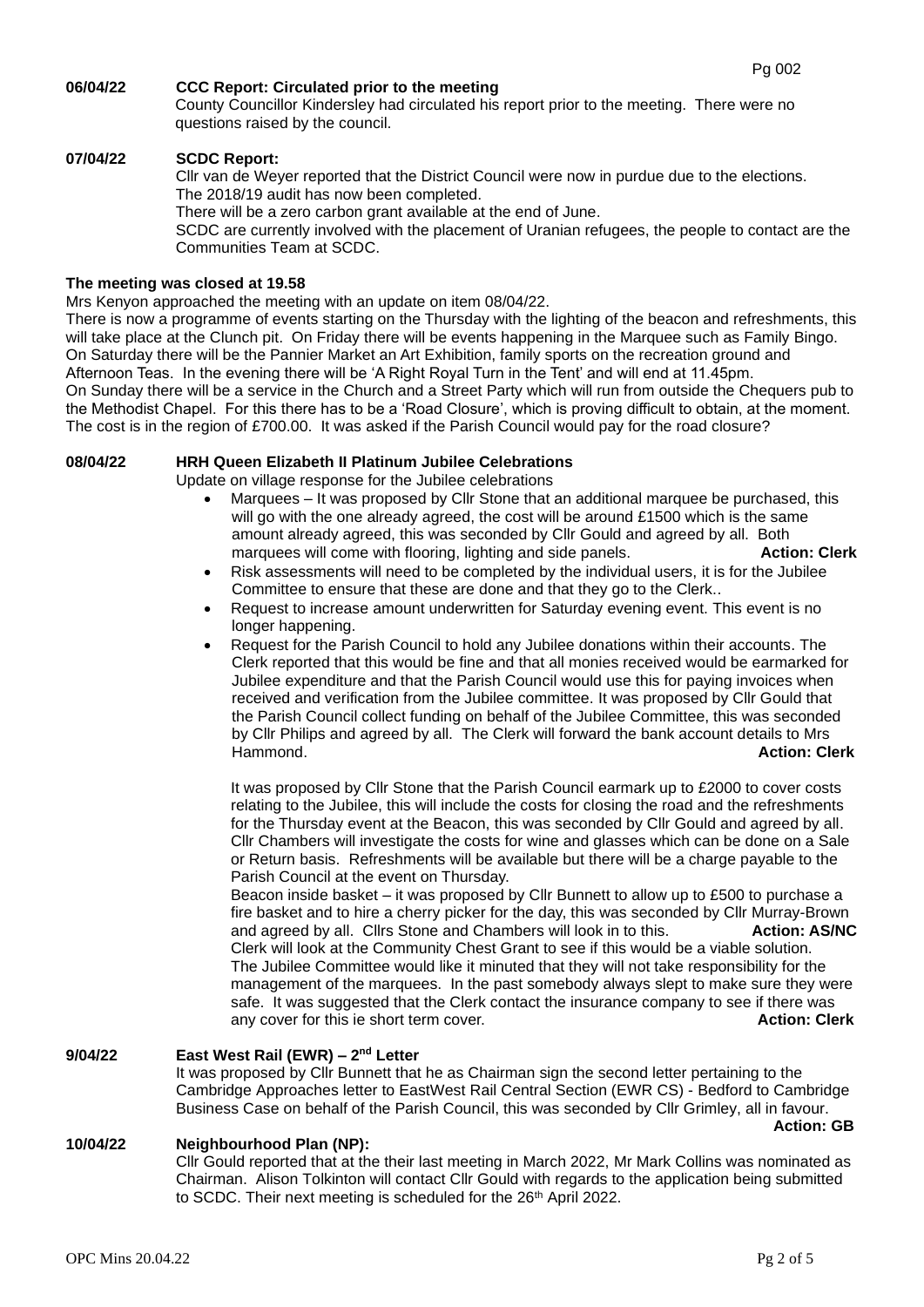#### **11/04/22 New Recreation Ground:**

Cllr Bunnett reported that the piece of land, which is being sold back to the land owner, is still ongoing as he is still waiting for the final documentation to be sent to him. Terms of Engagement is still ongoing.

The clearing of the land, Cllr Bunnett has spoken to a farmer who has agreed that he will clear the land and they will get back to the Chairman. The original contractors are not able to carry this out due to lack of equipment.

Letter to Engineer regarding a contribution towards legal costs. Cllr Bunnett is overseeing this.

## **Action: GB**

The survey has now been completed. The New Recreation Ground Committee will now meet to look over the survey.

## **12/04/22 Existing Recreation Ground & Pavilion:**

Cllr Stone reported that he has been unable to get any more quotes at the moment for the pavilion, project still ongoing. Cllr Stone also reported that the tongue and groove has dropped and need attention. **Action: AS**

Cllr Bunnett to report on the windows and interior – this is still ongoing with getting a contractor. All councillors to have looked at possible booking systems for the MUGA - deferred.

#### **13/04/22 Chapel Orchard:**

Cllr Morris-Lowe was not in attendance so no report was given.

#### **14/04/22 Glebe Field and Paddock**

Cllr Bunnett reported that he has gone back to Carter Jonas with reference to the following: 1. The track – the Parish Council need to approve this first, there needs to be hardcore with a gravel surface.

2. Planning permission – only if required, Carter Jonas to respond.

The Parish Council are in negotiations with the Diocese of Ely with regards to purchasing the paddock and Glebe field, the question regarding further development in the document, needs further discussion. Cllr Bunnett to report at the next meeting. **Action: GB** The Heads of Terms: This needs to be legally binding and state that the Parish Council will not

develop the land known as the Glebe Field, it needs to have a restricted covenant, this is not the same as the paddock as this is a completely separate piece of land. Cllr Chambers also stated that the boundaries need to be checked and clarified, as it has been noted that some private dwellings have ventured out onto the Glebe Field.

**15/04/22 Clunch Pit group of properties:** (*Clunch Pit, Quarry Lane, Glebe Field and Paddock*). Update on Revisions to the Heads of Terms - see item 14/4/22

#### **16/04/22 Youth Club Worker:**

Cllr Bunnett reported that Mr Talbot has advertised the position for a Youth Worker, but has not yet had a response. The question of surplace funds still needs looking into and clarifying.

#### **Action: GB & Mr Talbot**

#### **17/04/22 Environment Working Group:**

Cllr Gould reported that the group had met and they had agreed that Parish Online would be a very useful tool. Training is available but it needs to be controlled with regards on who attends and how many.

The group have already started mapping the trees and hedges in the village.

It was proposed by Cllr Gould that the Parish Council earmark £300 to pay for a DNA survey for the chalk stream, this will let them know what species are using the stream, this was seconded by Cllr Grimley. The chalk stream comes at the back of the Chapel Orchard and goes towards the protected water course behind the pavilion **(is this correct?)**

The working group would also like to have a tree planting ceremony, at the recreation ground in honour of the Queen's Jubilee. Cllr Gould will look at funding but if not successful would the Parish Council cover the cost. To be discussed at the next meeting. **Action: Agenda Item**

## **18/04/22 Village Hall:** *(Cllrs GB, ET and AS)*

Cllr Stone attended the last meeting on the 20<sup>th</sup> April and reported that the Village Hall are trying to bring the Constitution up to date. The AGM is scheduled for the 19<sup>th</sup> May at 7.30pm.

#### **19/04/22 Financial Report:**

The report is still being finalised. It was agreed that the finance team along with the Clerk and Assistant Clerk should meet up to go over what they would like the new format to give them and to see if it is possible. **Action: Finance Working Group/Clerk/Ass Clerk**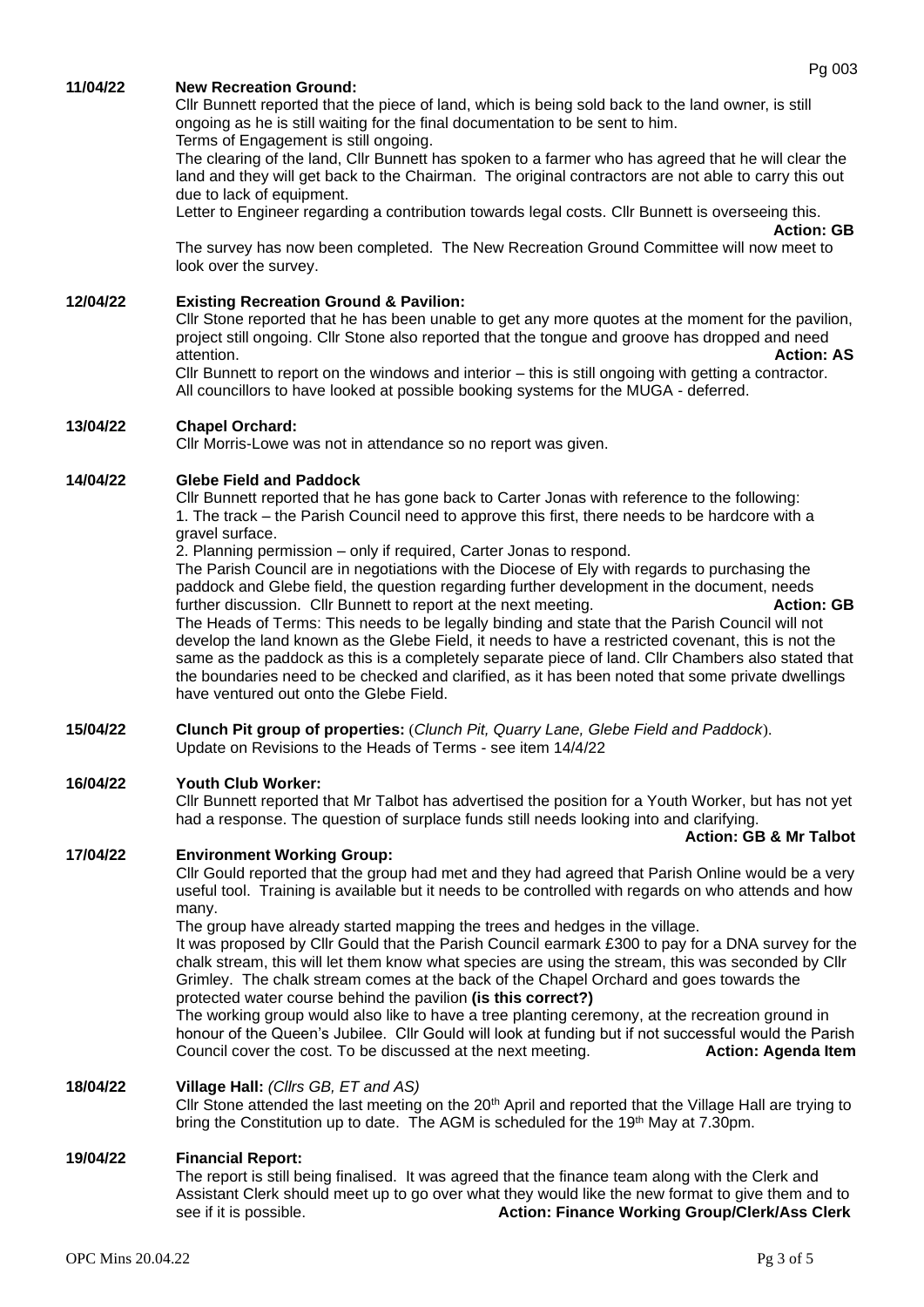#### **20/04/22 Financial Matters:**

1. Financial Statements for April 2022

2.Payments and Additional payments for April 2022 *(Additional payments are shaded; these costs have already been agreed but may not have appeared on the agenda.*

*Local Government Act (LGA); Public Health Act (PHA); Open Space Act (OSA); Parish Council Act (PCA); Highways Act (HA)*

## **PAYMENTS FOR AUTHORISATION –ORWELL PARISH COUNCIL MEETING 20th April 2022**

| Payee                          | Amount £ | Vat £       | <b>Description</b>                                          | Power         |
|--------------------------------|----------|-------------|-------------------------------------------------------------|---------------|
| Salaries, HMRC,<br>Pension     |          | $\mathbf 0$ | Employees payments for April 2022                           | LGA 1972 s112 |
| Drax Power                     | 0        | 0           | Street light energy February 2022<br>We are still in credit | PCA 1957 s3   |
| E-On                           | £317.63  | 15.30       | Pavilion electricity                                        | LGA 1972 s143 |
| J Damant                       | 48.71    | $\mathbf 0$ | Expenses                                                    | LGA 1972 s112 |
| <b>Meldreth Parish Council</b> | £100.00  | 0           | Contribution towards office expenses April<br>2022          | LGA 1972 S113 |
| S Walmesley                    | £54.18   | 0           | Expenses (stamps/mileage) Oct21-March 22                    | LGA 1972 s112 |
| <b>Starboard Systems</b>       | £489.00  | £81.50      | SCRIBE subscription 2022/23                                 | LGA 1972 s112 |

3.Update on presentation of accounts from April 2022

## 4. NALC/SLCC Pay Review 1st April 2021

The new pay scales have now been received with an increase of 0.26p and hour. Parish Council acknowledgement of the increase to staff salaries and that they are to be back dated to March 2021. SCP scales for staff remain the same. It was proposed by Cllr Gould to accept the increments and back pay, this was seconded by Cllr Chambers with all in favour. 5. Appointment of Internal Auditor

It was proposed by Cllr Chambers that the Parish Council appoint CAPALC to be the internal auditors for this year and next year, this was seconded by Cllr Grimley and agreed by all. Clerk will notify CAPALC.

Clerk to have Cllr Chambers added to the signatories. **Action: Clerk Action: Clerk** 

## **21/04/22 Clerk's Report:**

Defibrillator: Clerk has ordered the equipment and the Village Hall have completed the electrical parts of the documentation that Community Heartbeat Trust needed. There, is at the moment, a back log for receiving these devices.

Repairs to play equipment/benches/concrete path in the recreation ground: Clerk has emailed two contractors but has not heard back from anyone, so still looking to get this work carried out. Request for direction sign for shop/Post Office, the clerk enquired what it is that was needed as this is something normally decided by the Highways Department. Clerk will make enquiries as it could<br>be a letter of support. **Action: Clerk** be a letter of support. Millenium Beacon – this is still ongoing, Clerk awaiting a response from SCDC with regards to taking it over.

## **22/04/22 Housing Survey in Orwell:**

Update following on from the guest speaker.

**23/04/22 Risk Management:**

# Ongoing

## **24/04/22 IT Support:**

.

Clerk to contact ITEX, may need a letter of appointment. **Action: Clerk** 

## **25/04/22 Annual Meeting of the Parish Council 2022 (AGM) – 18th May 2022**

This meeting is where the new council sign their Declarations of Acceptance, Register of Interests and the Chairman and Vice Chairman are elected. There will be no election as this is an Uncontested Election with eight councillors for nine seats. This vacancy will now be filled via the Cooption Process.